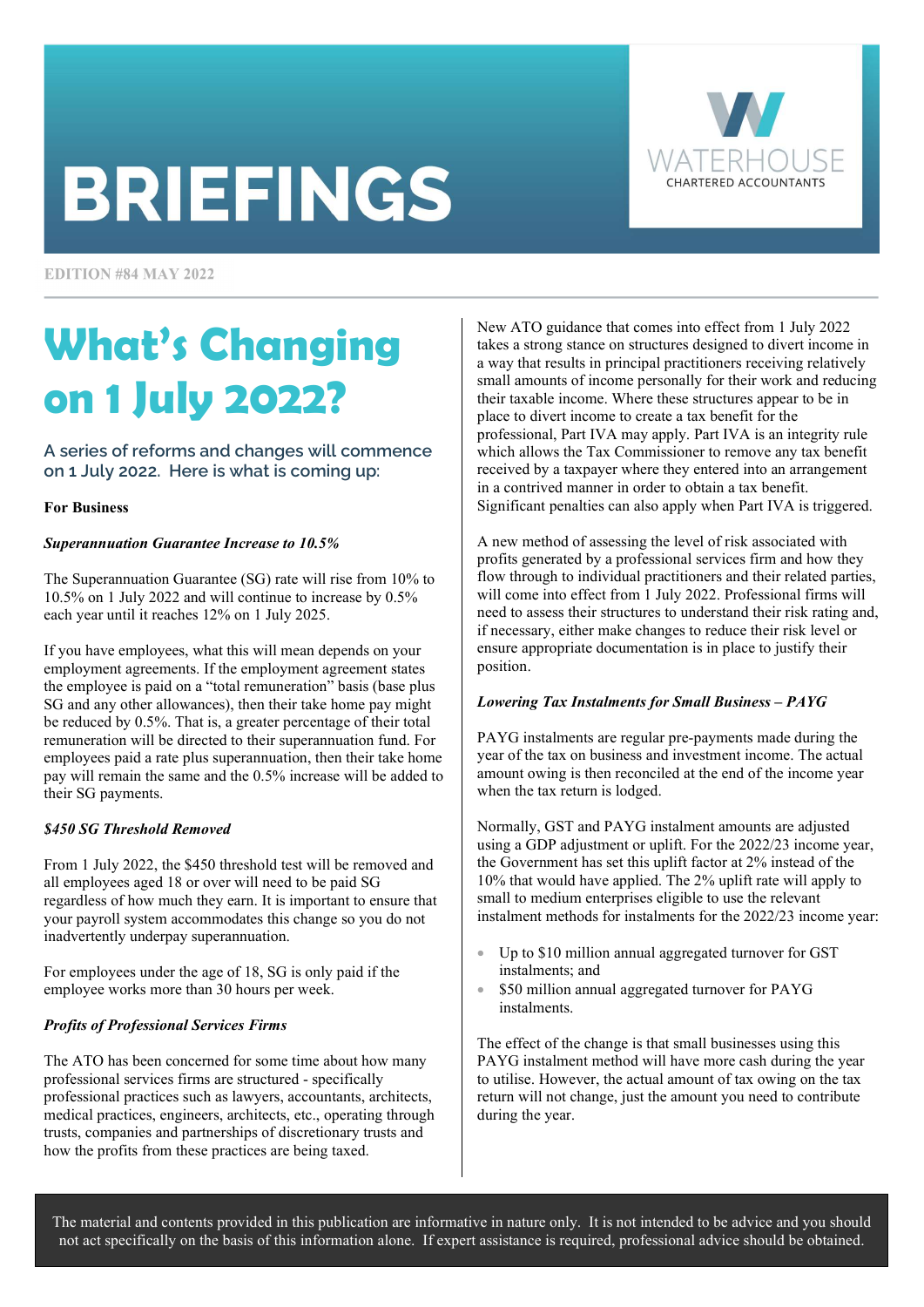

#### Trust Distributions to Companies

The ATO recently released a draft tax determination dealing specifically with unpaid distributions owed by trusts to corporate beneficiaries. If the amount owed by the trust is deemed to be a loan, then it can potentially fall within the scope of the integrity provisions in Division 7A. If certain steps are not taken, such as placing the unpaid amount under a complying loan agreement, these amounts can be treated as deemed unfranked dividends for tax purposes and taxable at the taxpayer's marginal tax rate.

The ATO guidance deals specifically with, and potentially changes, when an unpaid entitlement to trust income will start being treated as a loan depending on the wording of the resolution to pay a distribution. The new guidance applies to trust entitlements arising on or after 1 July 2022.

#### For You

#### Home Loan Guarantee Scheme Extended

The Home Guarantee Scheme guarantees part of an eligible buyer's home loan, enabling people to buy a home with a smaller deposit and without the need for lender's mortgage insurance. An additional 25,000 guarantees will be available for eligible first home owners (35,000 per year), and 2,500 additional single parent family home guarantees (5,000 per year).

#### Your Superannuation

#### Work-Test Repeal – Enabling those under 75 to Contribute to Super

Currently, a work test applies to superannuation contributions made by people aged 67 or over. In general, the work test requires that you are gainfully employed for at least 40 hours over a 30-day period in the financial year.

From 1 July 2022, the work test has been scrapped and individuals aged younger than 75 years will be able to make or receive non-concessional (including under the bring-forward rule) or salary sacrifice superannuation contributions without meeting the work test, subject to existing contribution caps.

The work test will still apply to personal deductible contributions.

This change will also see those aged under 75 be able to access the "bring forward rule" if their total superannuation balance allows. The bring forward rule enables you to contribute up to three years' worth of non-concessional contributions to your superannuation in one year.

#### Downsizer Contributions from Age 60

From 1 July 2022, eligible individuals aged 60 years or older can choose to make a "downsizer contribution" into their superannuation of up to \$300,000 per person (\$600,000 per couple) from the proceeds of selling their home. Currently you need to be 65 years or older to utilise downsizer contributions.

Downsizer contributions can be made from the sale of your principal residence that you have owned for the past ten or more years. These contributions are excluded from the age test, work test and your total superannuation balance (but not exempt from your transfer balance cap).

#### First Home Saver Scheme – using Super to Save for a First Home

The First Home Super Saver Scheme enables first home buyers to withdraw voluntary contributions they have made to superannuation and any associated earnings, to put toward the cost of a first home. At present, the maximum amount of voluntary contributions you can make and withdraw is \$30,000. From 1 July 2022, the maximum amount will increase to \$50,000. The benefit of this scheme is the concessional tax treatment of superannuation.

### ATO Ramps up Heat on Directors

Throughout March, the ATO sent letters to directors who are potentially in breach of their obligations to ensure that the company they represent has met its PAYG withholding, superannuation guarantee charge (SGC) or GST obligations. These letters are a warning shot and should not be ignored.

The director penalty regime ensures that directors are personally liable for certain debts of the company if the debts are not actively managed. The liability applies to both current and former directors.

To recover this debt, the ATO will issue a director penalty notice to the individual directors. The ATO can then take action to recover the unpaid amount, including:

- By issuing garnishee notices;
- By offsetting tax credits owed to the director against the penalty; or
- By initiating legal recovery proceedings against the director.

In some cases, it is possible for the penalty to be remitted, but this depends on when the PAYGW, GST or SGC amounts are

#### **Head Office**

Suite 12 Level 3. **Gateway Building** 1 Mona Vale Road Mona Vale NSW 2103

#### **Sydney Office**

Suite 802 Level 8 23 O'Connell Street Sydney NSW 2000 T 02 8973 2222 admin@waterhouseca.com.au www.waterhouseca.com.au ABN 60 535 258 608

Liability limited by a scheme Lidbility immedially discribing<br>approved under Professional<br>Standards Legislation

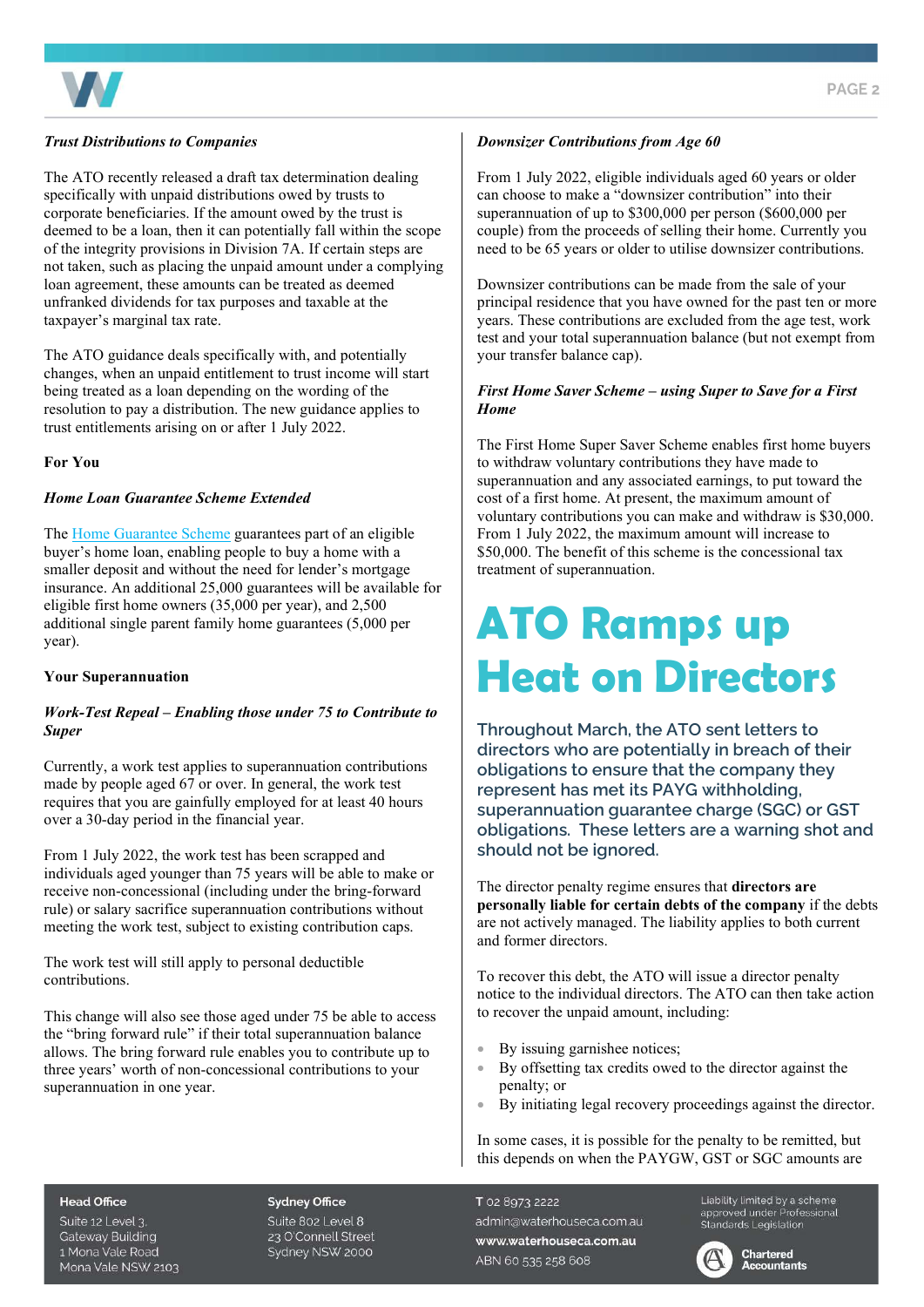



reported to the ATO. For example, in some cases the penalty can be remitted if an administrator or small business restructuring practitioner is appointed to the company, or the company begins to be wound up. However, this is normally only possible for PAYGW and GST amounts if they are reported to the ATO within three months of the due date. For SGC amounts, this is only possible if the unpaid amount is reported by the due date of the SGC statement.

If the unpaid amounts are not reported to the ATO by the relevant deadline, then the only way for the penalty to be remitted is for the debt to be paid in full. Winding up the company at this stage will not make the liability of the directors go away.

If you have received a warning letter from the ATO or a director penalty notice, then please contact us immediately.

### 120% Deduction for Skills Training and Technology Costs

It's a great headline, isn't it? Spend \$100 and get a \$120 tax deduction. Days after the Federal Budget announcement that businesses will be able to claim a 120% deduction for expenditure on training and technology costs, we started receiving marketing emails encouraging us to spend now to access the deduction.

But there are a few problems. Firstly, the announcement is just that; it is not yet law. And given the Government is in caretaker mode for the Federal election, we do not know the position of the incoming Government on this measure. And even if the incoming Government is supportive, we are yet to see draft legislation or detail to determine the practical application of the measure.

#### What was Announced?

The 2022/23 Federal Budget announced two "Investment Boosts" available to small businesses with an aggregated annual turnover of less than \$50 million.

The Skills and Training Boost is intended to apply to expenditure from budget night, 29 March 2022, until 30 June 2024. The business, however, will not be able to claim the deduction until the 2023 tax return. That is, for expenditure between 29 March 2022 and 30 June 2022, the boost, the additional 20%, will not be claimable until the 2022/23 tax

#### **Head Office**

Suite 12 Level 3. **Gateway Building** 1 Mona Vale Road Mona Vale NSW 2103

#### **Sydney Office**

Suite 802 Level 8 23 O'Connell Street Sydney NSW 2000

return, assuming the announced start dates are maintained if and when the legislation passes Parliament.

The Technology Investment Boost is intended to apply to expenditure from budget night, 29 March 2022, until 30 June 2023. As with the Skills and Training Boost, the additional 20% deduction for eligible expenditure incurred by 30 June 2022 will be claimed in the 2023 tax return.

The boost for eligible expenditure incurred on or after 1 July 2022 will be included in the income year in which the expenditure is incurred.

#### Technology Investment Boost

This is a 120% tax deduction for expenditure incurred by small businesses on business expenses and depreciating assets that support their digital adoption, such as portable payment devices, cyber security systems or subscriptions to cloud-based services, capped at \$100,000 per annum.

There have been a lot of questions about the specific expenditure the boost might apply to, e.g. does it cover website development or SEO services? Until we see the legislation, nothing is certain.

#### Skills and Training Boost

This is a 120% tax deduction for expenditure incurred by small businesses on external training courses provided to employees. External training courses will need to be provided to employees in Australia or online, and delivered by entities registered in Australia.

Some exclusions will apply, such as in-house or on-the-job training and expenditure on external training courses for persons other than employees.

We are waiting on further details of this initiative to be released to confirm whether there will need to be a nexus between the training program and the current employment activities of the employees undertaking the course. So once again, until we have something more than the announcement, we cannot confirm how the measure will apply in practice or how broad (or otherwise) the definition of skills training is.

#### What Happens if I have Already Spent Money on Training and Technology in Anticipation of the Bolstered Deduction?

If the measure becomes law and the start date of the measure remains the same we expect that any qualifying expenditure incurred in the 2021/22 financial year will be claimed in your tax return. But the "boost", the extra 20%, will not be claimable until the 2022/23 financial year.

If the measure does not come to fruition you should be able to claim a deduction under normal rules for the actual business expense.

T 02 8973 2222 admin@waterhouseca.com.au www.waterhouseca.com.au ABN 60 535 258 608

Liability limited by a scheme approved under Professional<br>Standards Legislation



**Chartered Accountants**